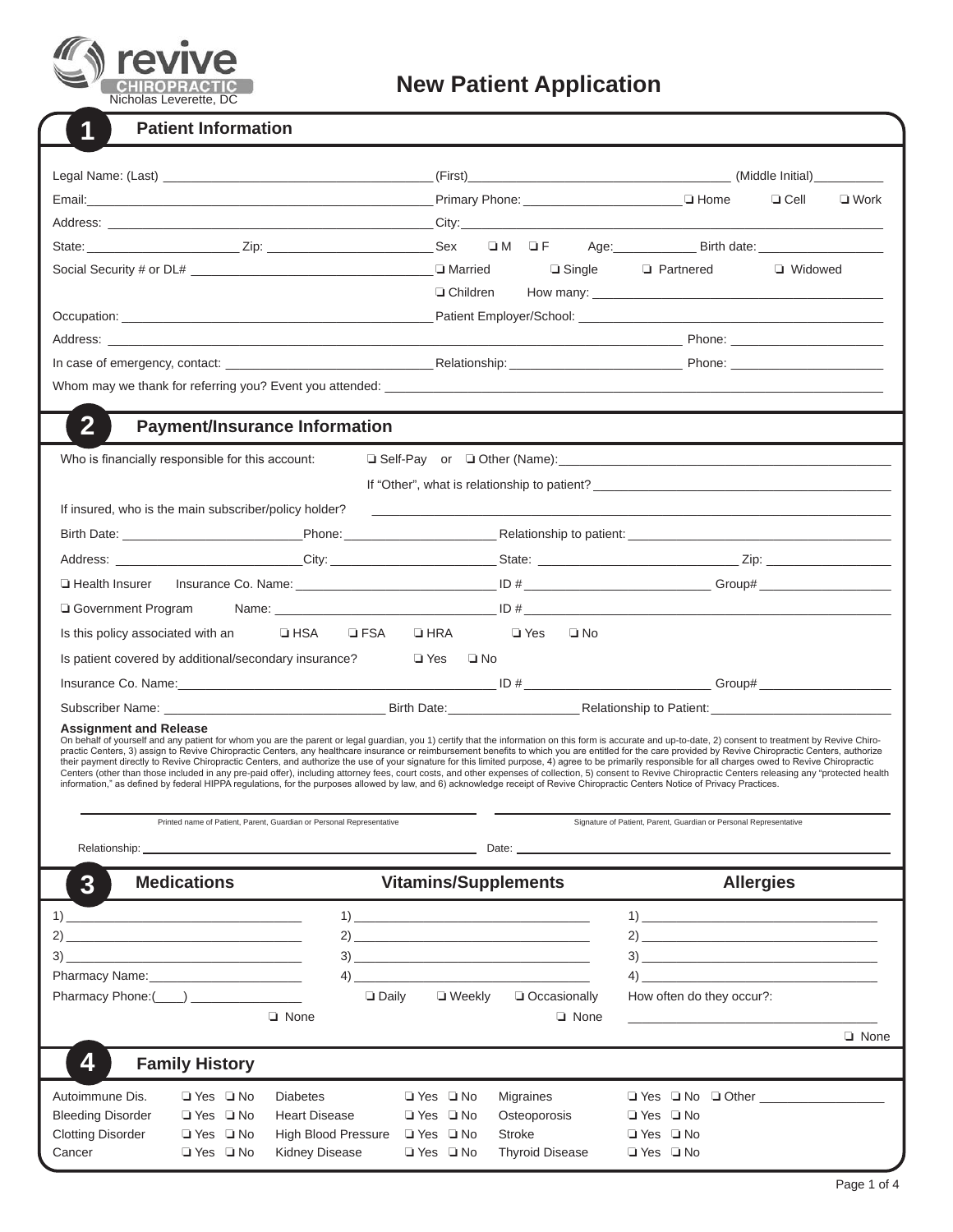| 5                                                                                                                                                                                                                                             | <b>Medical History</b>                                                                                                |                                                                   |                                              |                                                                                                                                                                                                                                |                          |                              |                                                                                   |                          |                              |
|-----------------------------------------------------------------------------------------------------------------------------------------------------------------------------------------------------------------------------------------------|-----------------------------------------------------------------------------------------------------------------------|-------------------------------------------------------------------|----------------------------------------------|--------------------------------------------------------------------------------------------------------------------------------------------------------------------------------------------------------------------------------|--------------------------|------------------------------|-----------------------------------------------------------------------------------|--------------------------|------------------------------|
| Name and address of other doctor(s):                                                                                                                                                                                                          |                                                                                                                       |                                                                   |                                              |                                                                                                                                                                                                                                |                          |                              |                                                                                   |                          |                              |
| Date of Last:                                                                                                                                                                                                                                 |                                                                                                                       |                                                                   |                                              |                                                                                                                                                                                                                                |                          |                              |                                                                                   |                          |                              |
|                                                                                                                                                                                                                                               |                                                                                                                       |                                                                   |                                              | MRI, CT-Scan, Bone Scan et al., 2004 Test Company Blood Test Company University University Of the Test Company                                                                                                                 |                          |                              |                                                                                   |                          |                              |
|                                                                                                                                                                                                                                               | Mark "Yes" or "No" to indicate whether you have experienced each of the following and complete the information below: |                                                                   |                                              |                                                                                                                                                                                                                                |                          |                              |                                                                                   |                          |                              |
| AIDS/HIV                                                                                                                                                                                                                                      | □ Yes □ No                                                                                                            | Chemical Depend./                                                 |                                              | Hernia                                                                                                                                                                                                                         | $\Box$ Yes               | $\square$ No                 | <b>Pinched Nerve</b>                                                              | $\Box$ Yes               | $\square$ No                 |
| Allergies                                                                                                                                                                                                                                     | $\Box$ Yes<br>$\square$ No                                                                                            | Alcoholism                                                        | $\Box$ Yes $\Box$ No                         | <b>Herniated Disk</b>                                                                                                                                                                                                          | $\Box$ Yes               | $\square$ No                 | Pneumonia                                                                         | $\Box$ Yes               | $\square$ No                 |
| Anemia                                                                                                                                                                                                                                        | ⊟ No<br>$\Box$ Yes                                                                                                    | Chicken Pox                                                       | $\Box$ Yes $\Box$ No                         | Hypertension                                                                                                                                                                                                                   | $\Box$ Yes               | $\square$ No                 | Prostate Problem                                                                  | $\Box$ Yes               | $\square$ No                 |
| Anxiety/Depression                                                                                                                                                                                                                            | $\Box$ Yes<br>$\square$ No                                                                                            | <b>Clotting Disorder</b>                                          | $\Box$ Yes $\Box$ No                         | <b>Kidney Disease</b>                                                                                                                                                                                                          | $\Box$ Yes               | $\square$ No                 | <b>Psychiatric Care</b>                                                           | $\Box$ Yes               | $\square$ No                 |
| Appendicitis                                                                                                                                                                                                                                  | $\square$ Yes<br>⊟ No                                                                                                 | <b>Diabetes</b>                                                   | $\Box$ Yes $\Box$ No                         | Liver Disease                                                                                                                                                                                                                  | $\Box$ Yes               | $\square$ No                 | Rheum. Arthritis                                                                  | $\Box$ Yes               | $\square$ No                 |
| Arthritis<br>Asthma                                                                                                                                                                                                                           | $\Box$ Yes<br>⊟ No<br>$\square$ No<br>$\Box$ Yes                                                                      | Eating Disorder<br>Emphysema                                      | $\Box$ Yes $\Box$ No<br>$\Box$ Yes $\Box$ No | Migraines<br><b>Mononucleosis</b>                                                                                                                                                                                              | $\Box$ Yes<br>$\Box$ Yes | $\square$ No<br>$\square$ No | STD<br>Stroke                                                                     | $\Box$ Yes<br>$\Box$ Yes | $\square$ No<br>$\square$ No |
| Autoimmune Dis.                                                                                                                                                                                                                               | $\Box$ Yes<br>$\square$ No                                                                                            | Epilepsy/Seizure Dis. La Yes La No                                |                                              | MS                                                                                                                                                                                                                             | $\Box$ Yes               | $\square$ No                 | <b>Thyroid Disease</b>                                                            | $\Box$ Yes               | $\square$ No                 |
| <b>Bleeding Disorder</b>                                                                                                                                                                                                                      | $\Box$ Yes $\Box$ No                                                                                                  | Headaches                                                         | $\Box$ Yes $\Box$ No                         | Osteoporosis                                                                                                                                                                                                                   | $\Box$ Yes               | $\square$ No                 | <b>Tuberculosis</b>                                                               | $\Box$ Yes               | $\square$ No                 |
| <b>Bronchitis</b>                                                                                                                                                                                                                             | $\square$ No<br>$\square$ Yes                                                                                         | <b>Heart Disease</b>                                              | $\Box$ Yes $\Box$ No                         | Pacemaker                                                                                                                                                                                                                      | $\Box$ Yes               | $\square$ No                 | Tumors, Growths                                                                   | $\Box$ Yes               | $\Box$ No                    |
| Cancer                                                                                                                                                                                                                                        | $\square$ Yes<br>⊟ No                                                                                                 | Hepatitis                                                         | $\Box$ Yes $\Box$ No                         | Parkinson's                                                                                                                                                                                                                    | $\Box$ Yes               | $\square$ No                 | Ulcers                                                                            | $\Box$ Yes               | $\square$ No                 |
| Are you pregnant?                                                                                                                                                                                                                             | $\Box$ Yes $\Box$ No                                                                                                  | If yes, how many weeks?                                           |                                              |                                                                                                                                                                                                                                |                          |                              |                                                                                   |                          |                              |
| 6                                                                                                                                                                                                                                             | <b>Motor Vehicle Accident</b>                                                                                         |                                                                   | <b>Denied</b>                                | 7                                                                                                                                                                                                                              |                          |                              | <b>Motor Vehicle Accident</b>                                                     | □ Denied                 |                              |
|                                                                                                                                                                                                                                               |                                                                                                                       | Please indicate any motor vehicle accidents below, making sure to |                                              |                                                                                                                                                                                                                                |                          |                              | Please indicate any motor vehicle accidents below, making sure to                 |                          |                              |
|                                                                                                                                                                                                                                               | note any minor accidents or those that have taken place 5+ years ago.                                                 |                                                                   |                                              |                                                                                                                                                                                                                                |                          |                              | note any minor accidents or those that have taken place 5+ years ago.             |                          |                              |
|                                                                                                                                                                                                                                               | Date of Accident (MO-YR): ______ - _____<br>Impact: □ Front □ Rear □ Side/Passenger □ Side/Driver                     |                                                                   |                                              | Date of Accident (MO-YR): ______ - _____                                                                                                                                                                                       |                          |                              | Impact: □ Front □ Rear □ Side/Passenger □ Side/Driver                             |                          |                              |
|                                                                                                                                                                                                                                               | □ Seat Belt<br>$\Box$ Airbag(s)                                                                                       |                                                                   |                                              |                                                                                                                                                                                                                                | □ Seat Belt              | $\Box$ Airbag(s)             |                                                                                   |                          |                              |
|                                                                                                                                                                                                                                               | Speed at which your car was traveling:                                                                                |                                                                   |                                              |                                                                                                                                                                                                                                |                          |                              | Speed at which your car was traveling:                                            |                          |                              |
|                                                                                                                                                                                                                                               | Speed at which the second car struck your car: __________________________________                                     |                                                                   |                                              |                                                                                                                                                                                                                                |                          |                              | Speed at which the second car struck your car: __________________________________ |                          |                              |
| Medical Care Description:                                                                                                                                                                                                                     |                                                                                                                       |                                                                   |                                              | <b>Medical Care Description:</b>                                                                                                                                                                                               |                          |                              |                                                                                   |                          |                              |
|                                                                                                                                                                                                                                               |                                                                                                                       |                                                                   |                                              |                                                                                                                                                                                                                                |                          |                              |                                                                                   |                          |                              |
| Chiropractic Care Description:                                                                                                                                                                                                                |                                                                                                                       |                                                                   |                                              | <b>Chiropractic Care Description:</b>                                                                                                                                                                                          |                          |                              |                                                                                   |                          |                              |
|                                                                                                                                                                                                                                               |                                                                                                                       |                                                                   |                                              |                                                                                                                                                                                                                                |                          |                              |                                                                                   |                          |                              |
|                                                                                                                                                                                                                                               |                                                                                                                       |                                                                   |                                              |                                                                                                                                                                                                                                |                          |                              |                                                                                   |                          |                              |
|                                                                                                                                                                                                                                               |                                                                                                                       |                                                                   |                                              |                                                                                                                                                                                                                                |                          |                              |                                                                                   |                          |                              |
| 8                                                                                                                                                                                                                                             | <b>Physical &amp; Trauma Information</b>                                                                              |                                                                   |                                              | Please indicate any physical and/or trauma occurrences below, making sure to note any minor injuries as well by checking 'Yes'. Please describe when applicable.                                                               |                          |                              |                                                                                   |                          |                              |
| <b>Work Activities</b>                                                                                                                                                                                                                        |                                                                                                                       |                                                                   |                                              |                                                                                                                                                                                                                                |                          |                              |                                                                                   |                          |                              |
| Work Injuries                                                                                                                                                                                                                                 | $\square$ No<br>$\Box$ Yes                                                                                            |                                                                   |                                              |                                                                                                                                                                                                                                |                          |                              |                                                                                   |                          |                              |
|                                                                                                                                                                                                                                               | Sport Activities: <u>____________________</u>                                                                         |                                                                   |                                              |                                                                                                                                                                                                                                |                          |                              |                                                                                   |                          |                              |
| Sports Injuries:                                                                                                                                                                                                                              | $\Box$ Yes<br>$\square$ No                                                                                            |                                                                   |                                              |                                                                                                                                                                                                                                |                          |                              |                                                                                   |                          |                              |
| Exercise:                                                                                                                                                                                                                                     | $\Box$ None<br>$\Box$ Light                                                                                           |                                                                   |                                              | $\Box$ Moderate $\Box$ Heavy                                                                                                                                                                                                   |                          |                              |                                                                                   |                          |                              |
| Home Injuries:                                                                                                                                                                                                                                | $\square$ No<br>$\Box$ Yes                                                                                            |                                                                   |                                              | If yes: the contract of the contract of the contract of the contract of the contract of the contract of the contract of the contract of the contract of the contract of the contract of the contract of the contract of the co |                          |                              |                                                                                   |                          |                              |
|                                                                                                                                                                                                                                               |                                                                                                                       |                                                                   |                                              |                                                                                                                                                                                                                                |                          |                              |                                                                                   |                          |                              |
| Habits:<br>□ Nicotine<br>□ Alcohol □ Coffee/Caffeine Drinks □ High Stress Level □ None                                                                                                                                                        |                                                                                                                       |                                                                   |                                              |                                                                                                                                                                                                                                |                          |                              |                                                                                   |                          |                              |
|                                                                                                                                                                                                                                               |                                                                                                                       |                                                                   |                                              | $\square$ Weekly                                                                                                                                                                                                               |                          | Occasionally                 |                                                                                   |                          |                              |
| Falls:                                                                                                                                                                                                                                        | $\square$ Yes<br>$\square$ No                                                                                         |                                                                   |                                              |                                                                                                                                                                                                                                |                          |                              |                                                                                   |                          |                              |
| Head Injuries:                                                                                                                                                                                                                                | $\square$ Yes<br>$\square$ No                                                                                         |                                                                   |                                              | If yes: the contract of the contract of the contract of the contract of the contract of the contract of the contract of the contract of the contract of the contract of the contract of the contract of the contract of the co |                          |                              |                                                                                   |                          |                              |
| Dislocation:                                                                                                                                                                                                                                  | $\Box$ Yes<br>$\square$ No                                                                                            |                                                                   |                                              |                                                                                                                                                                                                                                |                          |                              |                                                                                   |                          |                              |
| Broken Bones:                                                                                                                                                                                                                                 | $\Box$ Yes<br>$\square$ No                                                                                            |                                                                   |                                              |                                                                                                                                                                                                                                |                          |                              |                                                                                   |                          |                              |
| Surgeries:                                                                                                                                                                                                                                    | $\Box$ Yes<br>$\square$ No                                                                                            |                                                                   |                                              | If yes: $\blacksquare$                                                                                                                                                                                                         |                          |                              |                                                                                   |                          |                              |
| Your Birth Delivery: □ Vaginal<br>Complications:<br><b>E</b> Fetal Distress<br>$\Box$ CPD<br>Placenta Previa<br>□ Cesarean<br>$\Box$ Breech<br><b>Unknown</b><br>Umbilical Cord<br><b>D</b> Premature<br>□ Meconium Aspiration<br>$\Box$ None |                                                                                                                       |                                                                   |                                              |                                                                                                                                                                                                                                |                          |                              |                                                                                   |                          |                              |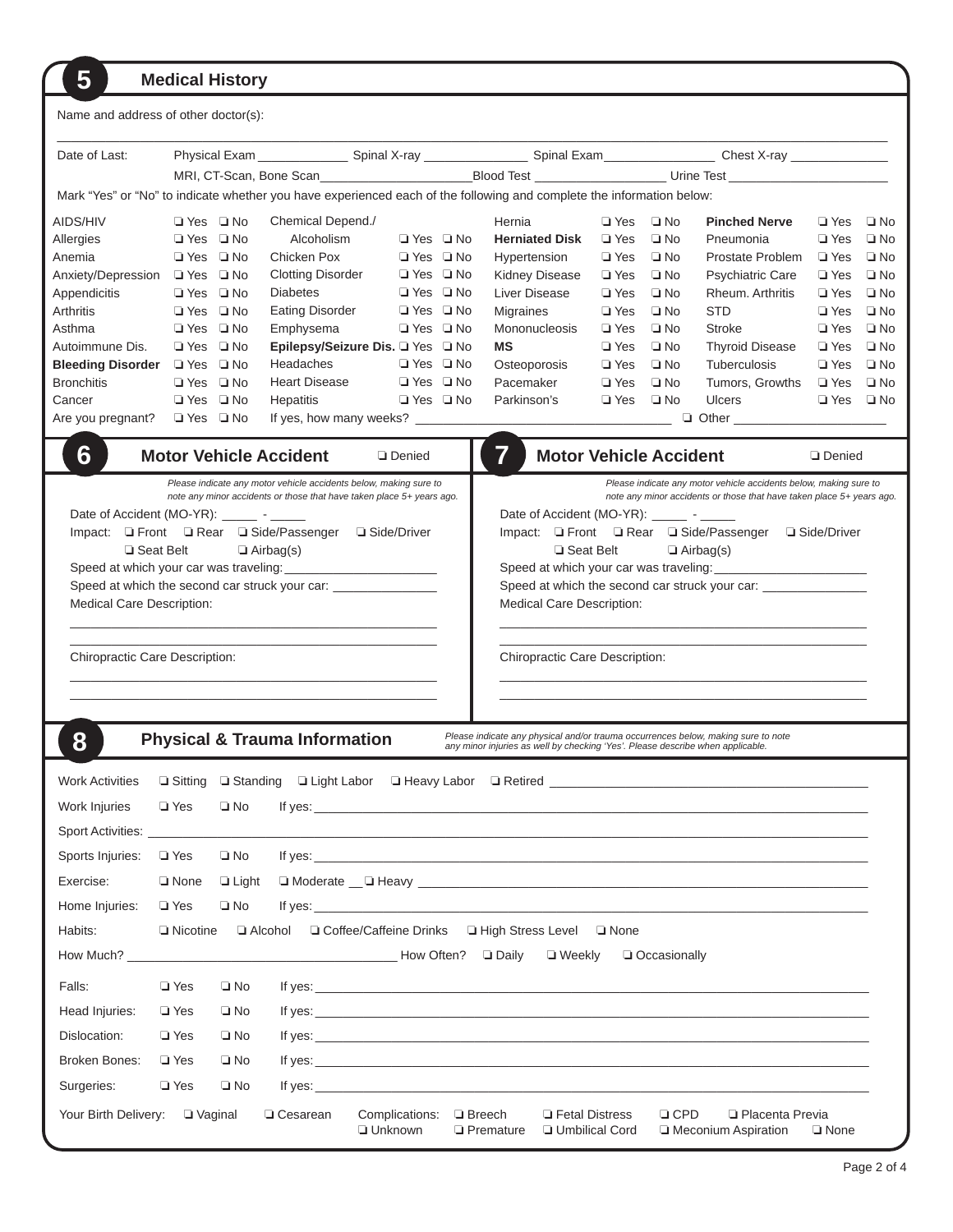**Primary Complaint** Please note ONE complaint in the following section. The Primary Complaint is your <br> **Primary Complaint** chief complaint or most problematic concern at this time that brought you in today.

| Most recent occurrence date: <u>example and contract and contract and contract and contract and contract and contract and contract and contract and contract and contract and contract and contract and contract and contract an</u> |
|--------------------------------------------------------------------------------------------------------------------------------------------------------------------------------------------------------------------------------------|
|                                                                                                                                                                                                                                      |
| Is this condition getting progressively worse $\Box$ Yes $\Box$ No $\Box$ Unknown                                                                                                                                                    |
| U).<br>Μ,<br>η,<br>Mark an X on the picture where you have pain, numbness or tingling:                                                                                                                                               |
| Rate the severity of your pain<br>$\ldots$ at its worst:<br>(least pain) 0 1 2 3 4 5 6 7 8 9 10 (severe pain)                                                                                                                        |
| at its least severe: (least pain) $0 \t1 2 \t3 4 \t5 6 \t7 8 \t9 10$ (severe pain)                                                                                                                                                   |
| at present moment: (least pain) $0 \t1 2 \t3 4 \t5 6 \t7 8 \t9 10$ (severe pain)<br>(please circle)                                                                                                                                  |
| $\Box$ Dull<br>□ Throbbing □ Numbness □ Aching □ Shooting<br>Type of pain: $\square$ Sharp                                                                                                                                           |
| $\Box$ Burning $\Box$ Tingling $\Box$ Cramps<br><b>□ Stiffness</b><br>□ Swelling □ Other                                                                                                                                             |
| Does the pain travel from one location to another? From where to where? ____________________________                                                                                                                                 |
| How often do you have this pain? $\Box$ Constantly $\Box$ Comes and goes<br>$\Box$ Infrequently $\Box$ Daily $\Box$ Weekly<br>□ Monthly                                                                                              |
| Do activities make it worse in the AM or PM? $\Box$ AM<br>$\square$ PM<br>$\Box$ N/A                                                                                                                                                 |
| $\Box$ Sleep<br>Daily Routine<br>Which activities are affected by this?<br>$\square$ Work<br>□ Recreation<br>$\Box$ N/A<br>Other ________                                                                                            |
| $\Box$ Sitting<br>$\Box$ Standing<br>$\Box$ Walking<br>$\Box$ Bending<br>□ Lying Down                                                                                                                                                |
| <b>Physical Therapy</b><br>□ Chiropractic Services<br>$\Box$ None<br>Past treatments:<br>□ Medications<br>□ Surgery<br>$\Box$ Other $\_\_\_\_\_\_\_\_\_\_\_\_\_\_\_\_$                                                               |
| Were they successful?<br>$\Box$ Yes<br>$\square$ No                                                                                                                                                                                  |
|                                                                                                                                                                                                                                      |
| Notes:                                                                                                                                                                                                                               |
| the control of the control of the control of the control of the control of the control of                                                                                                                                            |
| Please note ONE complaint in the following section. The Additional Complaint I is any other problem/complaint you may be experiencing that you would like the office to be made aware.<br>10<br><b>Additional Complaint I</b>        |
|                                                                                                                                                                                                                                      |
|                                                                                                                                                                                                                                      |
| Please describe the condition: experience and a series of the series of the series of the series of the series of the series of the series of the series of the series of the series of the series of the series of the series       |
|                                                                                                                                                                                                                                      |
| How often does it occur: ___________                                                                                                                                                                                                 |
| $\square$ PM<br>$\Box$ N/A<br>Do activities make it worse in the AM or PM? $\square$ AM                                                                                                                                              |
| (least pain) 0 1 2 3 4 5 6 7 8 9 10 (severe pain)<br>Rate the severity of your pain at the present moment:                                                                                                                           |
| Type of pain: $\Box$ Sharp<br>$\Box$ Dull<br>$\Box$ Throbbing<br>$\Box$ Shooting<br>$\Box$ <b>Numbness</b> $\Box$ Aching                                                                                                             |
| $\Box$ Burning $\Box$ Tingling $\Box$ Cramps<br>□ Stiffness<br>Swelling Q Other                                                                                                                                                      |
| Does the pain travel from one location to another? From where to where?                                                                                                                                                              |
| Which activities are affected by this?<br><b>Daily Routine</b><br>$\Box$ N/A<br>$\Box$ Work<br>$\Box$ Sleep<br>□ Recreation<br>$\Box$ Other                                                                                          |
| $\Box$ Sitting<br><b>U</b> Walking<br>$\Box$ Standing<br>$\Box$ Bending<br>□ Lying Down                                                                                                                                              |
| □ Physical Therapy<br>□ Chiropractic Services<br>□ Medications<br>$\Box$ Surgery<br>$\Box$ None<br>$\Box$ Other<br>Past treatments:                                                                                                  |
| Were they successful? <b>I</b> Yes <b>I</b> No                                                                                                                                                                                       |
|                                                                                                                                                                                                                                      |
|                                                                                                                                                                                                                                      |
|                                                                                                                                                                                                                                      |
| Please note ONE complaint in the following section. The Additional Complaint I is any other problem/complaint you may be experiencing that you would like the office to be made aware.<br>11<br><b>Additional Complaint II</b>       |
|                                                                                                                                                                                                                                      |
|                                                                                                                                                                                                                                      |
|                                                                                                                                                                                                                                      |
| $\square$ PM<br>Do activities make it worse in the AM or PM? $\Box$ AM<br>$\Box$ N/A                                                                                                                                                 |
| Rate the severity of your pain at the present moment:<br>(least pain) 0 1 2 3 4 5 6 7 8 9 10 (severe pain)                                                                                                                           |
| Type of pain: $\Box$ Sharp<br>$\Box$ Dull<br>□ Throbbing<br>$\Box$ Numbness $\Box$ Aching<br>$\Box$ Shooting                                                                                                                         |
| $\Box$ Burning $\Box$ Tingling $\Box$ Cramps<br>□ Stiffness<br>Swelling Other ___________                                                                                                                                            |
| Does the pain travel from one location to another? From where to where?                                                                                                                                                              |
| Which activities are affected by this?<br>$\Box$ Work<br>$\Box$ Sleep<br>Daily Routine<br>$\Box$ Recreation<br>$\Box$ N/A<br>Other ________                                                                                          |
| $\Box$ Sitting<br>$\Box$ Standing<br>□ Walking<br>$\Box$ Bending<br><b>Lying Down</b>                                                                                                                                                |
| $\Box$ Medications<br>$\Box$ Physical Therapy<br>□ Chiropractic Services<br>$\Box$ Other<br>Past treatments:<br>$\Box$ Surgery<br>$\Box$ None                                                                                        |
| Were they successful?<br>$\Box$ Yes<br>$\square$ No                                                                                                                                                                                  |
| Pain worsens with: William Communication of the Communication of the Communication of the Communication of the<br>Notes: _________________                                                                                           |